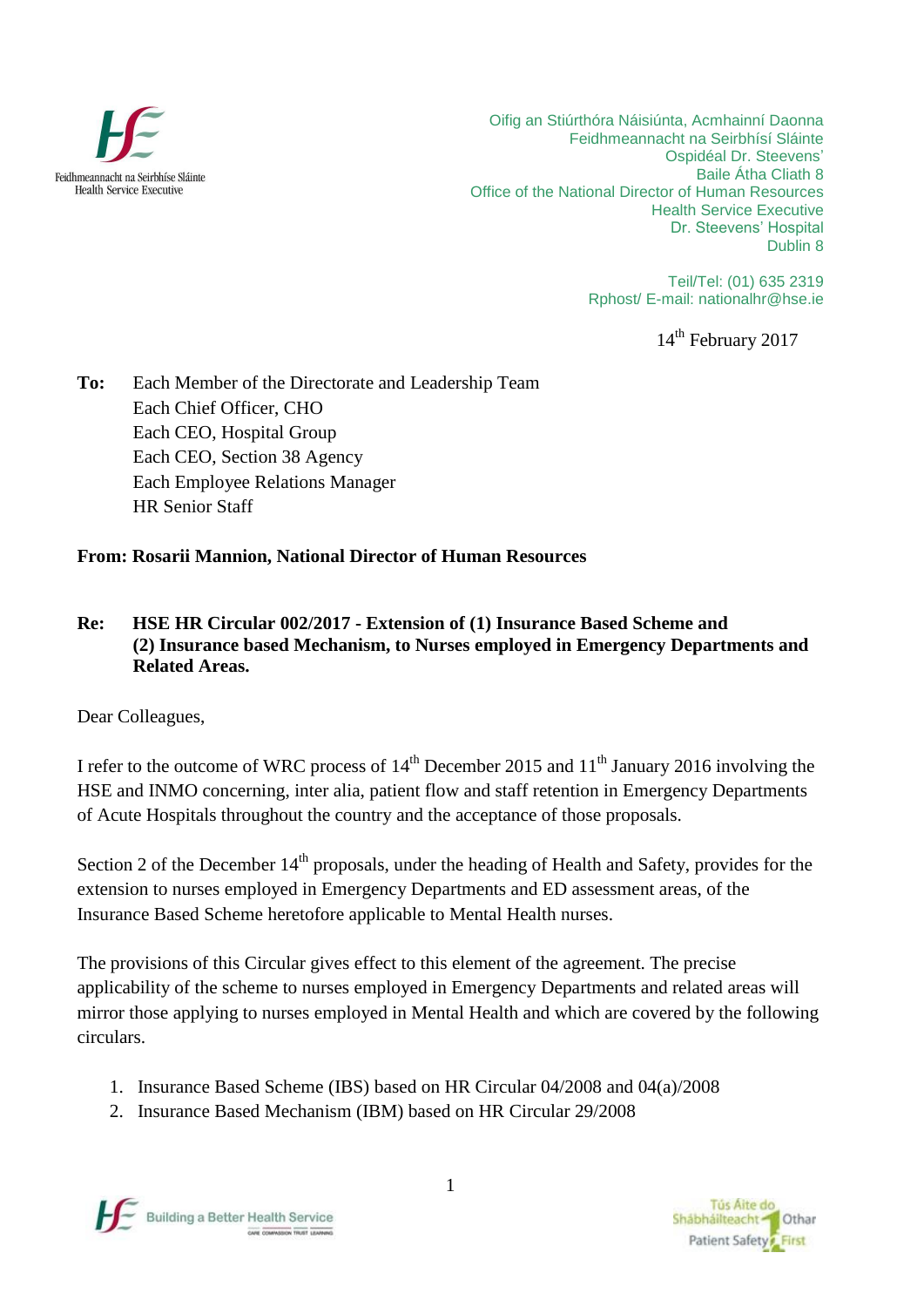# **Insurance Based Scheme (IBS):**

### **Benefits**

The schedule of benefits payable under the scheme, are as follows:

|                         | <b>Benefit</b>                                                       | <b>Amount</b>                |
|-------------------------|----------------------------------------------------------------------|------------------------------|
| 1                       | Death                                                                | €25,000                      |
| $\overline{2}$          | Loss of two or more limbs or both eyes or one of each                | €100,000                     |
| 3                       | Loss of sight in one eye                                             | €30,000                      |
| $\overline{\mathbf{4}}$ | Permanent and total loss of speech                                   | €100,000                     |
| 5                       | Permanent and total loss of hearing in both ears                     | €100,000                     |
| 6                       | Permanent and total loss of hearing in one ear                       | €30,000                      |
| 7                       | Permanent and total loss of use of one limb                          | €75,000                      |
| 8                       | Permanent and total loss of use of one big toe                       | €12,500                      |
| 9                       | Permanent and total loss of use of any other toe                     | €10,000                      |
| 10                      | Permanent and total loss of use of one thumb                         | €20,000                      |
| 11                      | Permanent and total loss of use of one forefinger                    | €12,500                      |
| 12                      | Permanent and total loss of use of any other finger                  | €10,000                      |
| 13                      | Permanent and total loss of use of one hand                          | €30,000                      |
| 14                      | Permanent and total loss of use of shoulder or elbow or wrist        | €20,000                      |
| 15                      | Permanent and total loss of use of hip or knee or ankle              | €20,000                      |
| 16                      | Total loss of use of back or spine (excluding cervical) without cord | €30,000                      |
|                         | involvement                                                          |                              |
| 17                      | Total loss of use of neck or cervical spine without cord involvement | €30,000                      |
| 18                      | Removal by surgical operation of a kidney                            | €20,000                      |
| 19                      | Quadriplegia                                                         | $\widehat{\epsilon 100,000}$ |
| 20                      | Paraplegia                                                           | €100,000<br>£12,500          |
| 21                      | Fracture to leg or arm                                               |                              |
| 22                      | Fracture to hand                                                     | €10,000                      |
| 23                      | Fracture to skull                                                    | €12,500<br>€10,000           |
| 24                      | Fracture to cheek or nose or jaw                                     |                              |
| 25                      | Fracture to vertebra                                                 | €12,500                      |
| 26                      | Fracture to rib or sternum                                           | £7,500                       |
| 27                      | Fracture / dislocation to hip or pelvis                              | €12,500                      |
| 28                      | Bodily injury resulting in treatment requiring sutures               | €5,000                       |
| 29                      | Dislocation of shoulder or arm or elbow or wrist                     | €10,000                      |
| 30                      | Dislocation of thumb or finger                                       | €5,000                       |
| 31                      | Dislocation of knee or ankle                                         | €12,500                      |
| 32                      | Dislocation of foot                                                  | €7,500                       |
| 33                      | Dislocation of big toe or toe                                        | €5,000                       |



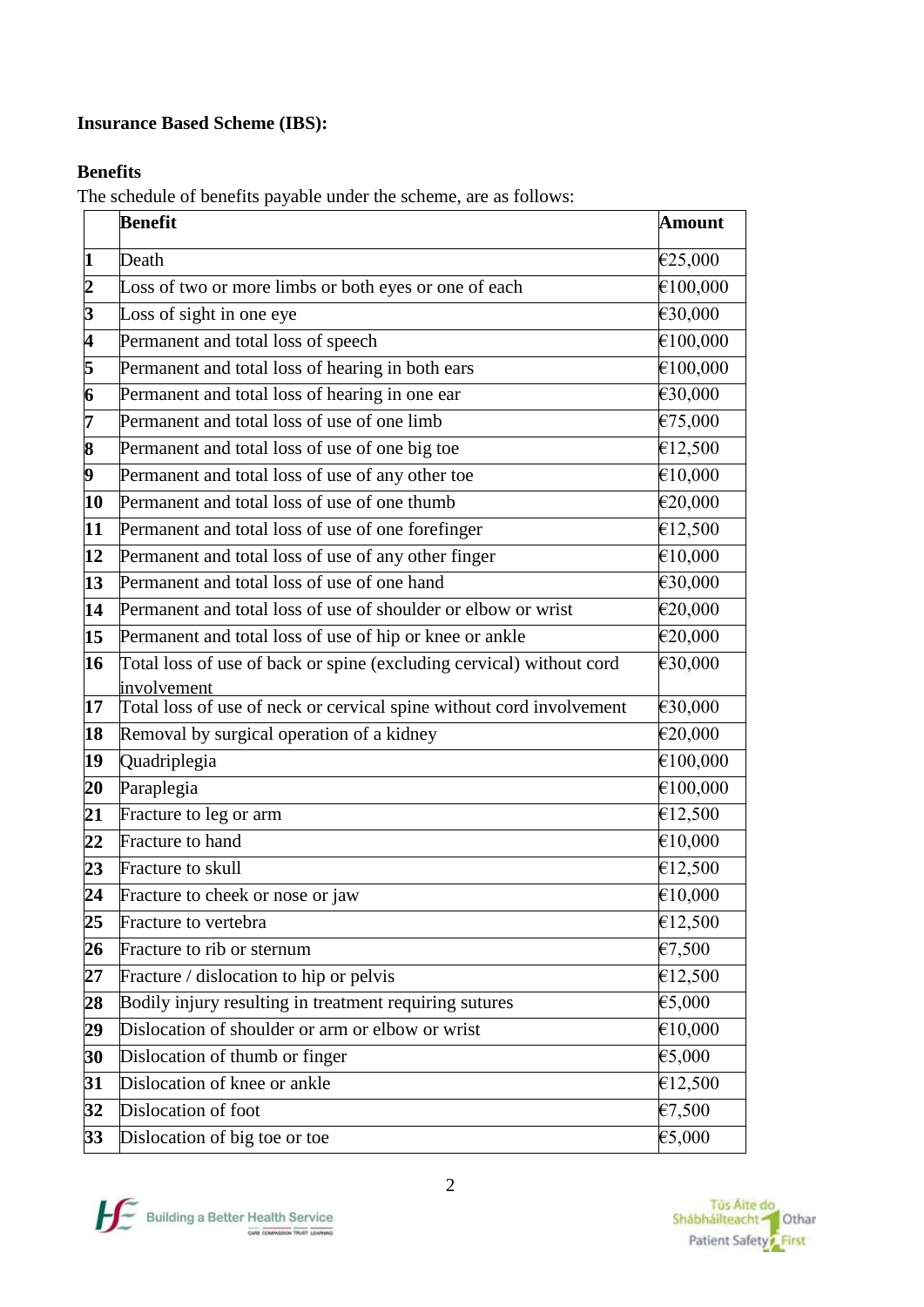| 34 | Burns or scalds to any area apart from the face requiring                               | €6,000  |
|----|-----------------------------------------------------------------------------------------|---------|
|    | hospitalisation                                                                         |         |
| 35 | Bite injuries resulting in medical treatment                                            | £7,500  |
| 36 | Contusion or haematoma or laceration to spleen                                          | €10,000 |
| 37 | Contusion or haematoma or laceration to heart                                           | €10,000 |
| 38 | Contusion or haematoma or laceration to bowel or digestive system                       | €10,000 |
| 39 | Contusion or haematoma or laceration to bladder                                         | €7,500  |
| 40 | Contusion or haematoma or laceration to kidney                                          | €12,500 |
| 41 | Contusion or haematoma or laceration to lung                                            | €10,000 |
| 42 | Crushing injury to foot                                                                 | €5,000  |
| 43 | Crushing injury to hand                                                                 | €5,000  |
| 44 | Crushing injury as defined by (WHO ICD)                                                 | €10,000 |
| 45 | Hernia                                                                                  | €5,000  |
| 46 | Permanent total disablement from gainful employment of any and every $\epsilon$ 100,000 |         |
|    | kind                                                                                    |         |
|    |                                                                                         |         |

### **In respect of Benefits 1-46 the following conditions apply;**

A. Any bodily injury sustained must comply with the definitions and classifications of those injuries as defined in the World Health Organisation International classification of Diseases (WHO ICD) Version 10.

Each injury specified on cover will be defined as a recognised condition (as per WHO ICD 10) which can be verified by a medical practitioner.

B. Benefit shall not be payable in respect of any one insured person under more than one of additional benefits 1-46 in connection with the same accident.

| <b>Additional Benefit 1</b>                                        |                        |
|--------------------------------------------------------------------|------------------------|
| Dental expenses (vouched)                                          | up to $\epsilon$ 7,500 |
| Payment for psychological trauma arising from the physical assault | €1.500                 |
|                                                                    |                        |
| <b>Additional Benefit 2</b>                                        |                        |

Burns or scalds to face requiring hospitalisation  $\epsilon$ 9,000

Cover under the above terms is based on fixed benefits, with the exception of dental treatment which will be covered on vouched expenses. The benefits will require medical confirmation of the relevant condition. Cover has been arranged by the HSE through Irish Public Bodies Mutual Insurance Ltd.

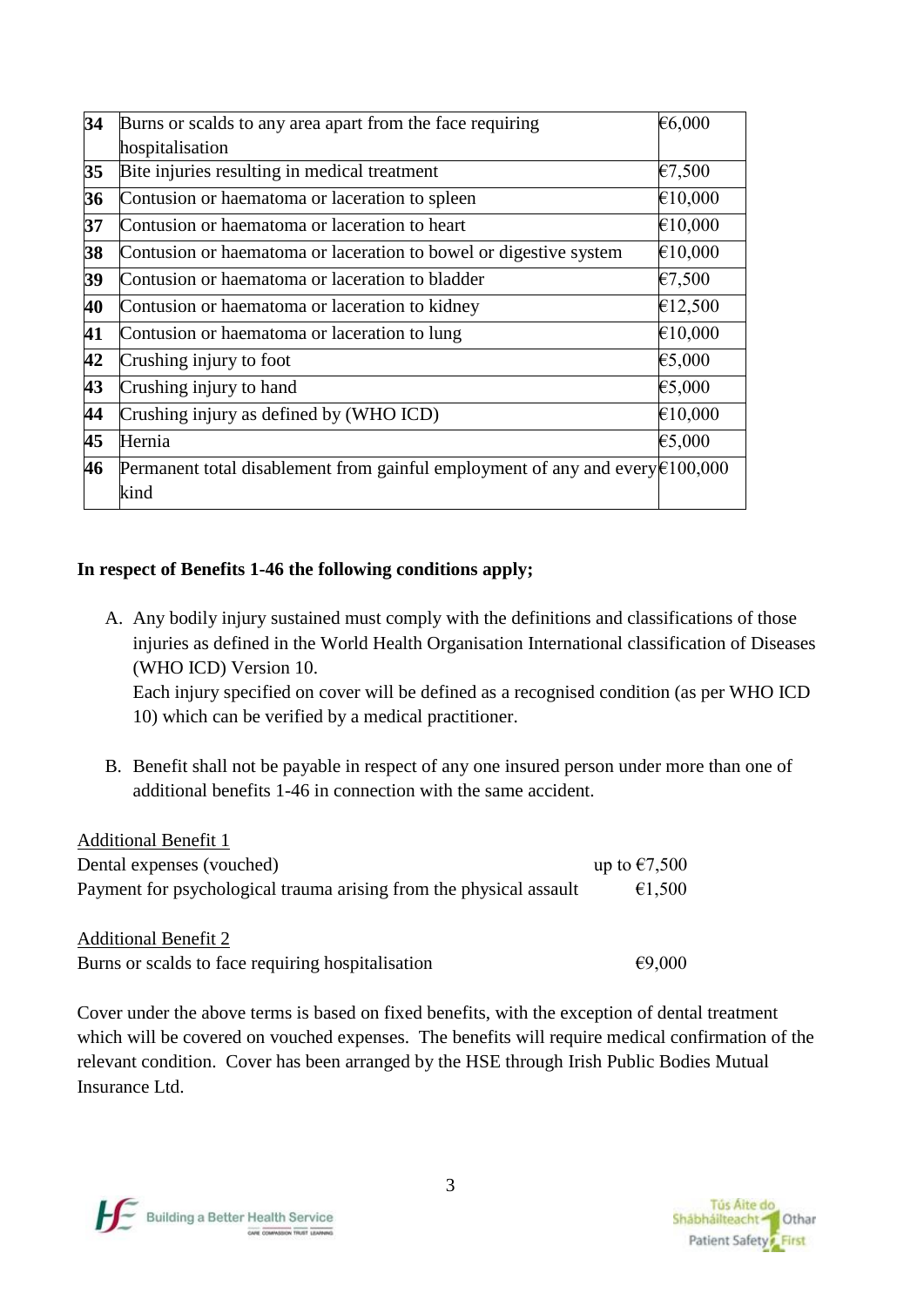### **Reporting of Incidents**

All incidents are required to be reported through the appropriate channels within 48 hours of their occurrence.

# **Claims Procedure**

The claims procedure for the scheme is consistent with that already in place for other types of insurance claims under HSE insurance policies.

The various stages of procedure in such eventuality are:

| 11 | Claim notified by employee to (Hospital Manager)                                    |
|----|-------------------------------------------------------------------------------------|
|    | HSE notify the Insurance Manager who advises Insurance Broker                       |
| 13 | Insurance Broker issue claim form to HSE                                            |
|    | Claim form completed by injured employee                                            |
| 5  | Medical Certificate section of claim form completed by employee's doctor/consultant |
|    | Completed claim form returned to Hospital Manager                                   |
|    | HSE Insurance Manager forward claim form to Insurance Broker                        |
|    | Insurance Broker validate claim and issue cheque                                    |

# **Insurance Based Mechanism to address significant trauma:**

The Insurance Based Mechanism (IBM) provides a quantum of compensation. In respect of Post-Traumatic Stress Disorder arising from a trauma in exceptional cases and in line with conditions laid down.

In summary the IBM provides for an award of  $E15,000$  in particular instances where a nurse employed in ED or related areas is;

- Threatened with
- Death
- Serious injury
- A viable weapon (including a syringe used as a weapon)
- Sexual assault
- Held hostage, attempted or completed kidnap, false imprisonment or prevented egress from a closed space of more than two hours duration.
- Persistent and intrusive stalking over a prolonged period, verifiable threatening behavior while off duty by a patient or former patient.
- Strangulation

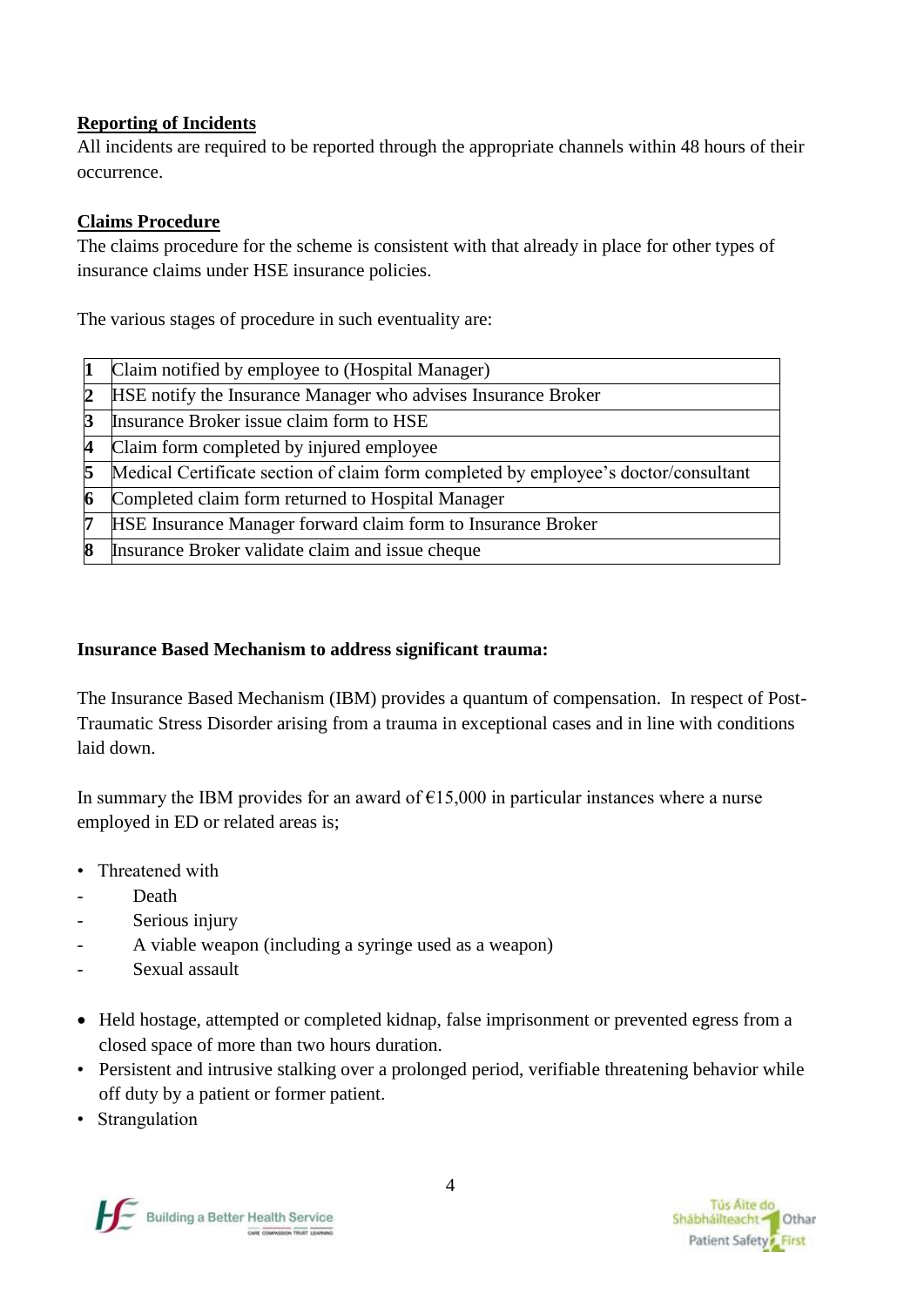• PTSD (as defined in the WHO International Classification of Diseases Version 10 (see Mechanism for details)

A claim under the Insurance Based Mechanism will only be considered once the full terms of the Mechanism have been satisfied. The Insurance Based Mechanism is only to be used following an assault by a patient where no physical injury occurs, or where a physical injury occurs which has not led and will not lead to a claim under the Insurance Based Scheme, and which results in a recognised psychiatric condition (WHO ICD listings) which can be medically verified.

The Mechanism will deal with exceptional cases which are not covered by the Insurance Based Scheme as outlined in HSE HR Circular 04(A)/2008.

The applicability of both schemes dates from  $14<sup>th</sup>$  December 2015.

# **Reporting of Incidents**

All incidents are required to be reported through the appropriate, as set out hereunder, channels within 48 hours of their occurrence.

# **Claims Procedure**

The claims procedure for the scheme is consistent with that already in place for other types of insurance claims under HSE insurance policies.

A claim should be lodged by or on behalf of the claimant within six calendar months of the assault. The various stages of procedure in such eventuality are:

|    | Claim notified by employer to Hospital Manager                             |
|----|----------------------------------------------------------------------------|
| 12 | HSE notify Insurance Manager who notifies Insurance Broker                 |
|    | Insurance Broker issue claim form to HSE                                   |
| Δ  | Claim form completed by injured employee                                   |
|    | Medical certification section of claim form completed by employee's doctor |
|    | Completed claim form returned to Hospital Manager                          |
|    | HSE forward claim form to Insurance Broker                                 |
|    | Insurance Broker validate claim and issue cheque                           |
|    |                                                                            |

# **Arbitration Mechanism**

A joint arbitration Mechanism will be put in place to deal with situations where disallowance of a claim is not accepted.